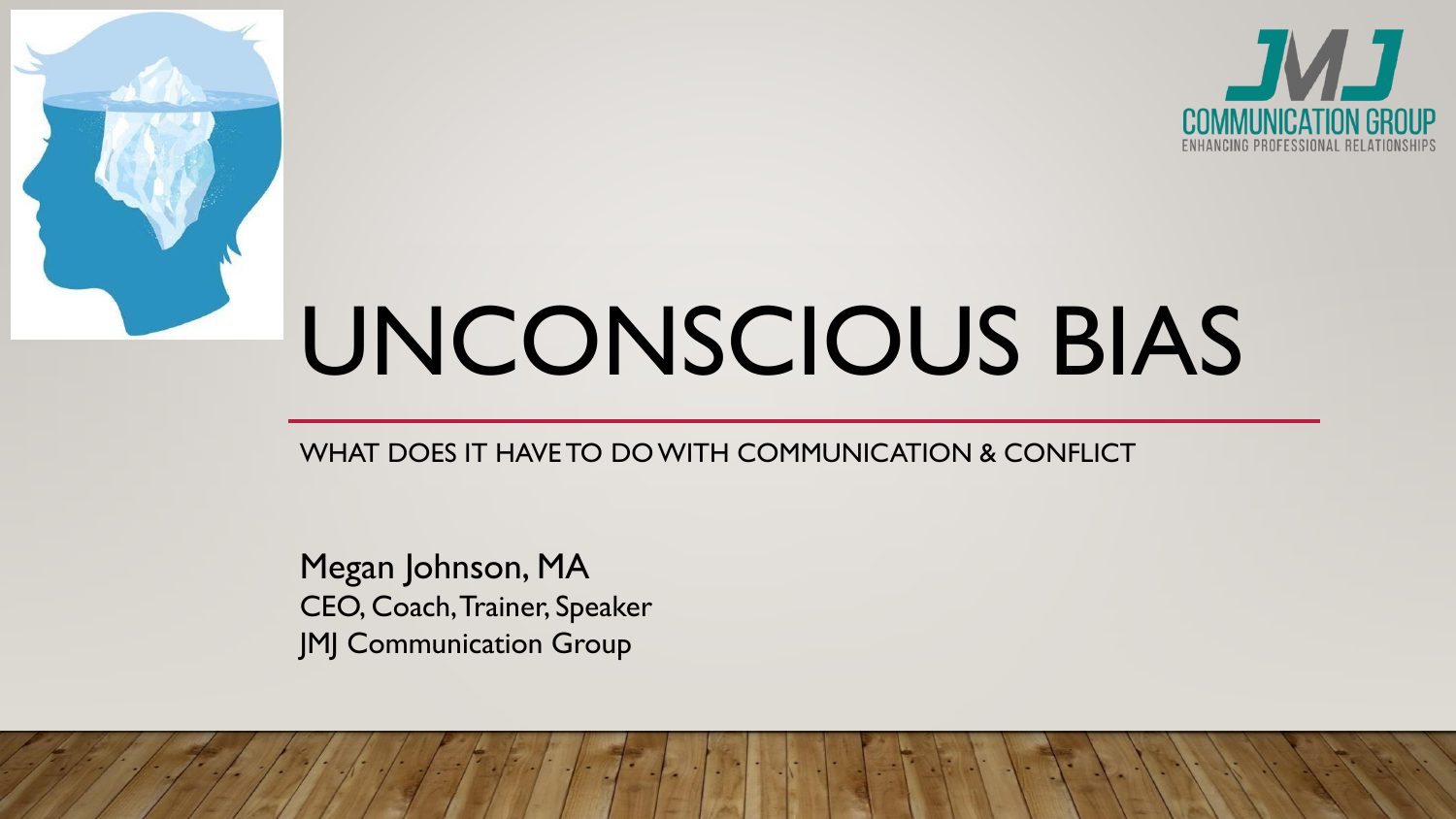# WHAT IS UNCONSCIOUS BIAS

- Having biases is an inevitable part of being a human We all have biases we're not aware of. It's natural - how our brains work.
- Can cause problems and lead to poor decision-making and poor conflict management
- Heuristics mental short cuts (rules of thumb) that help people make quick, satisfactory decisions when there isn't a lot of information and/or a lot of time to carefully think about the decision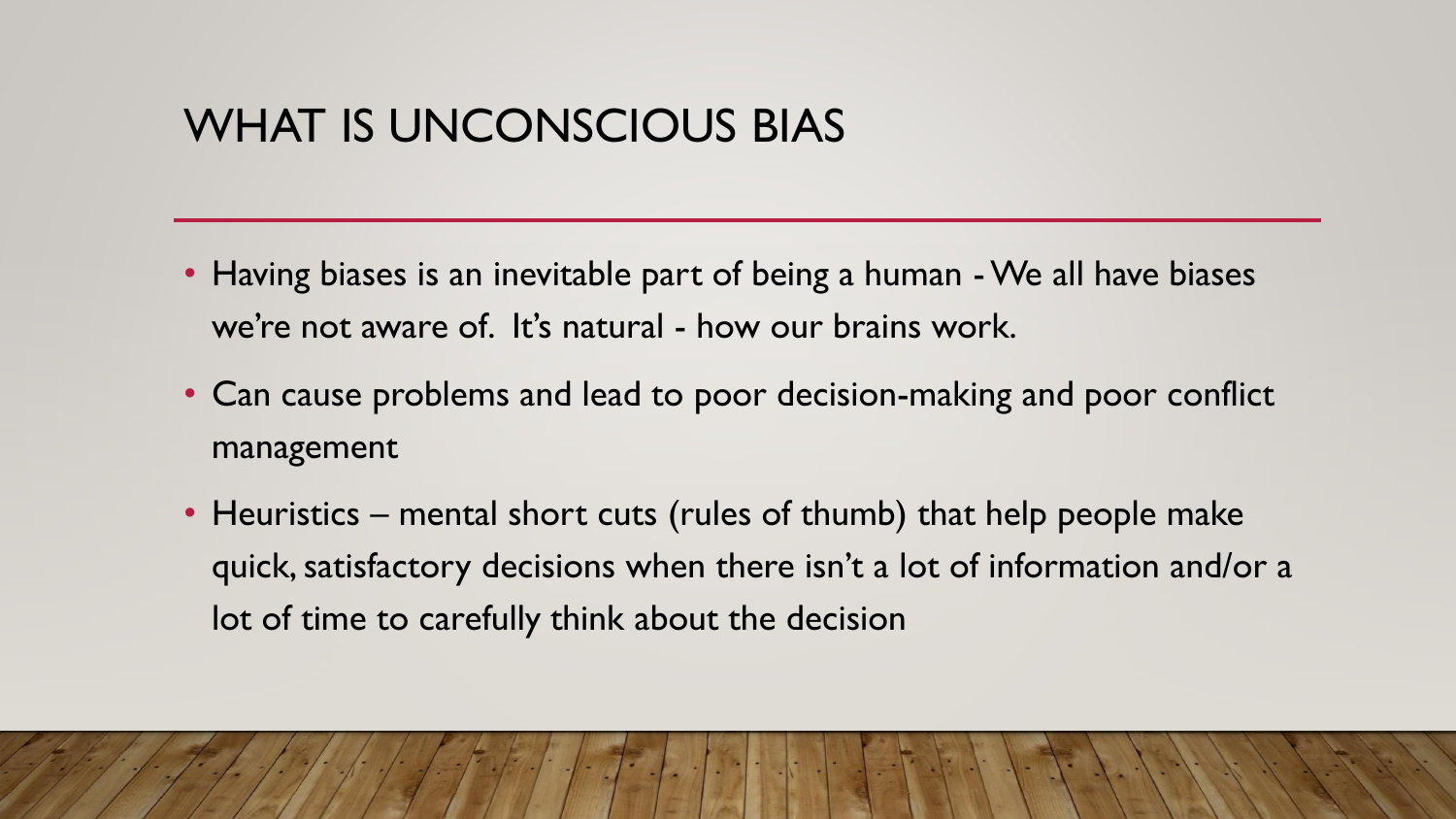# UNCONSCIOUS BIAS AFFECTS HOW YOU….

- recruit & make hiring decisions
- mentor employees (or not!)
- make job assignments
- give people training opportunities
- listen to people's ideas and suggestions
- make promotional choices
- give performance reviews
- decide organizational policy
- conduct marketing campaigns

 $\mathsf{t}$ ……

- Impairs diversity rates (studies correlate diversity w better innovation)
- Impairs retention rates
- Promotes a disconnected culture
- Fosters mistrust, lowered morale
- Can result in potential discrimination grievance
- Cause increased miscommunication, misunderstanding, & conflict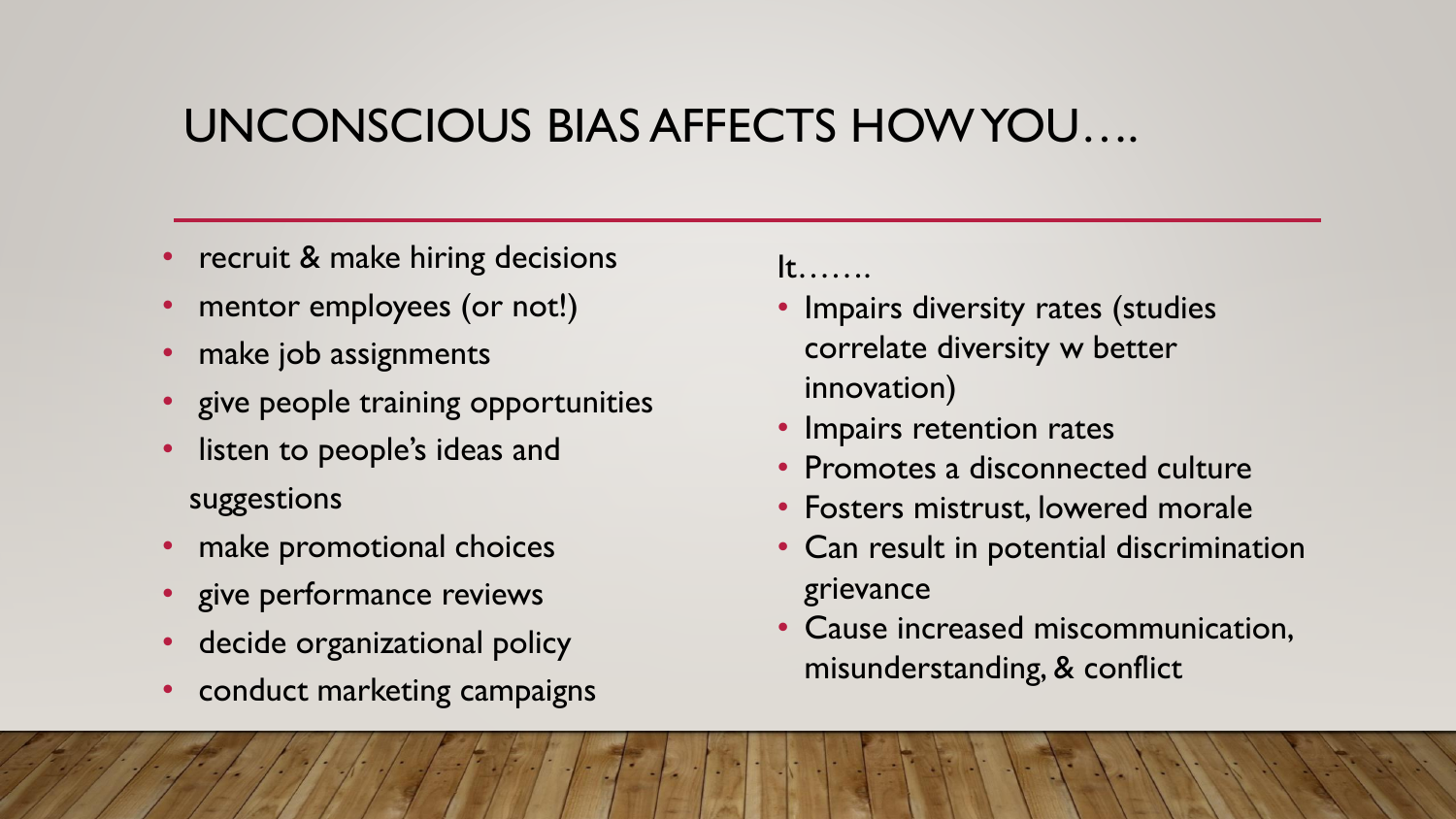# **HEURISTICS**



https://www.youtube.com/watch?v=ReFq **FPIHLhA**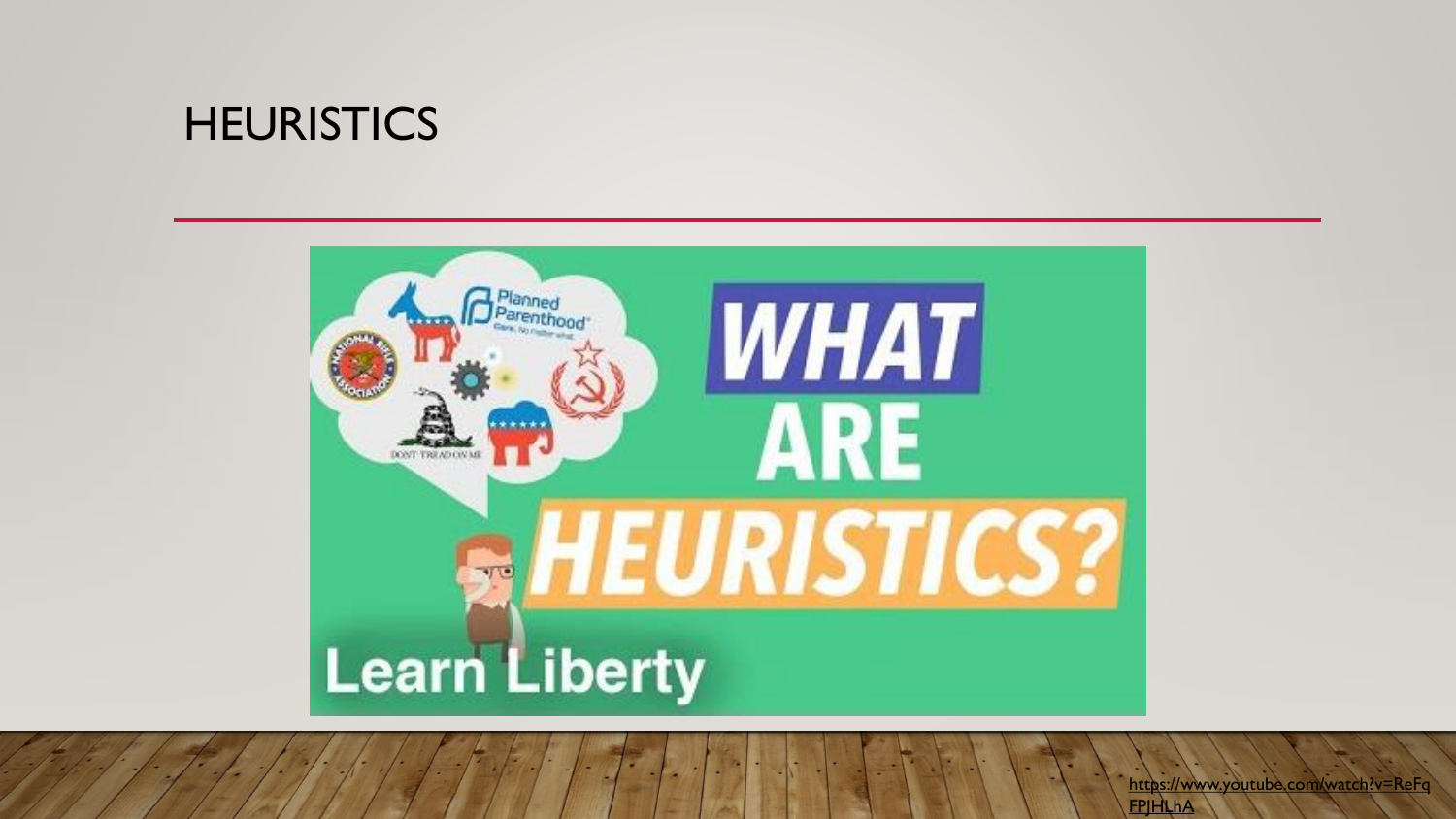# **HEURISTICS**

- **Availability Bias:** biases come from what we see everyday through pop culture and media.
- **Anchoring Bias**: we rely on the first info we receive no matter how reliable it is
- **Affinity bias:** more comfortable with people who are like me
	- Ingroup favoritism
	- Trusted 10 exercise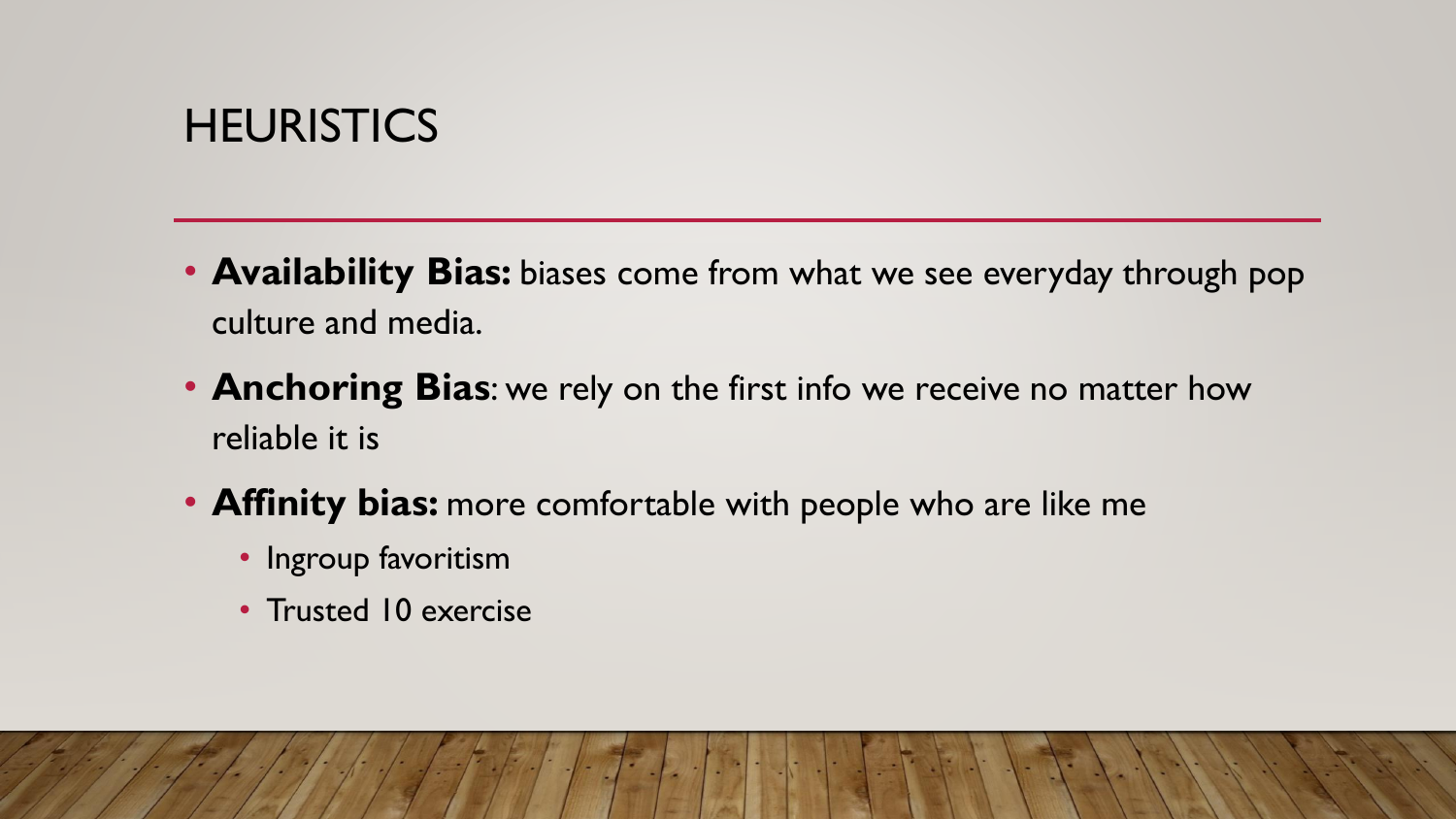# **COMMUNICATION**

- Communication is the process of looking at the other person(s) you're communicating with, deciding what you know about them and how you're going to get your message across to this unique individual(s).
- We decide what words and non-verbals to use to best get our message across based on our perception of the person(s) or situation we're in
- What affects what words and non-verbals we use?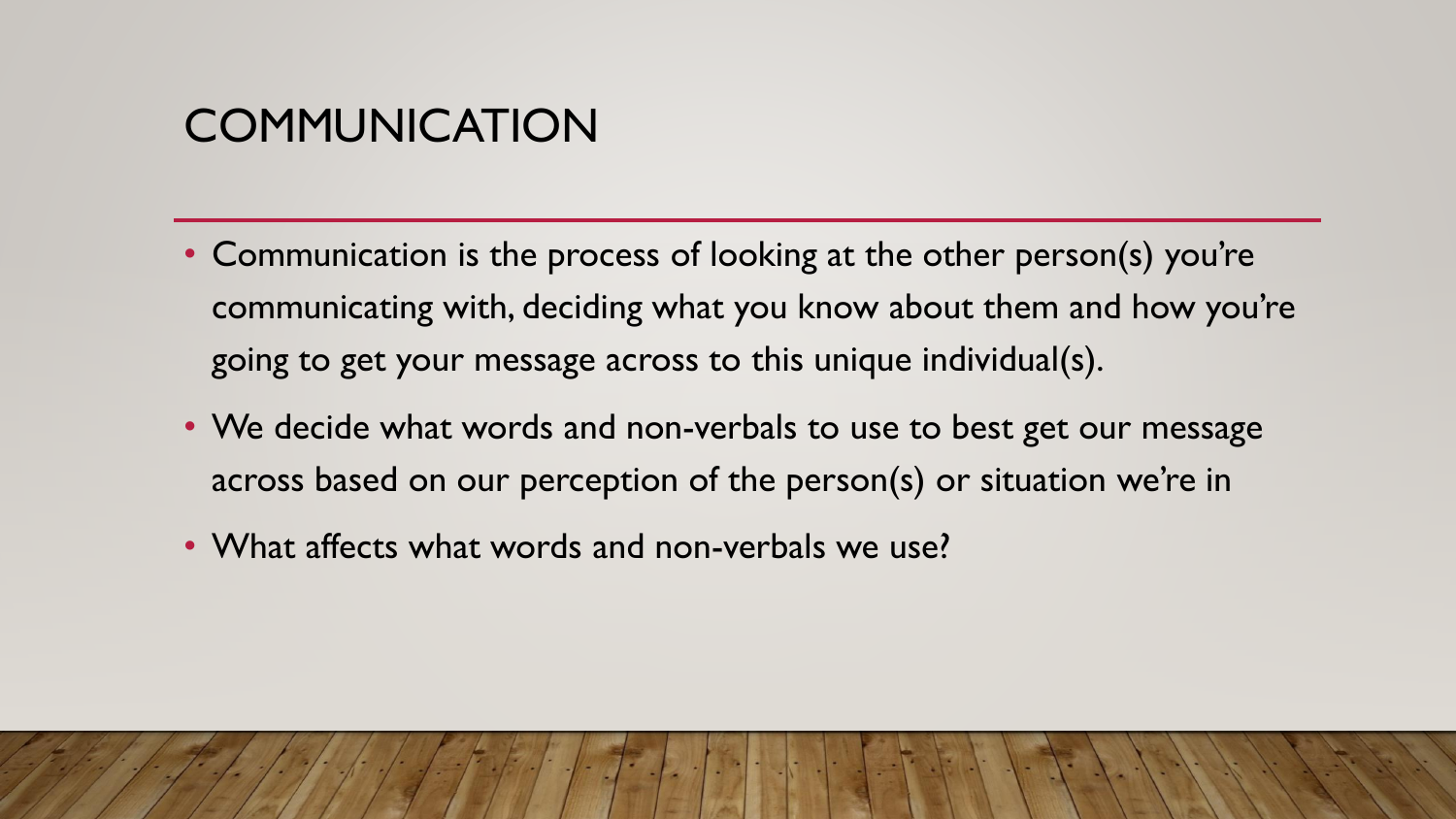# THE LISTENING PROCESS



We understand someone's message by filtering it through our frame of reference, aka PERCEPTION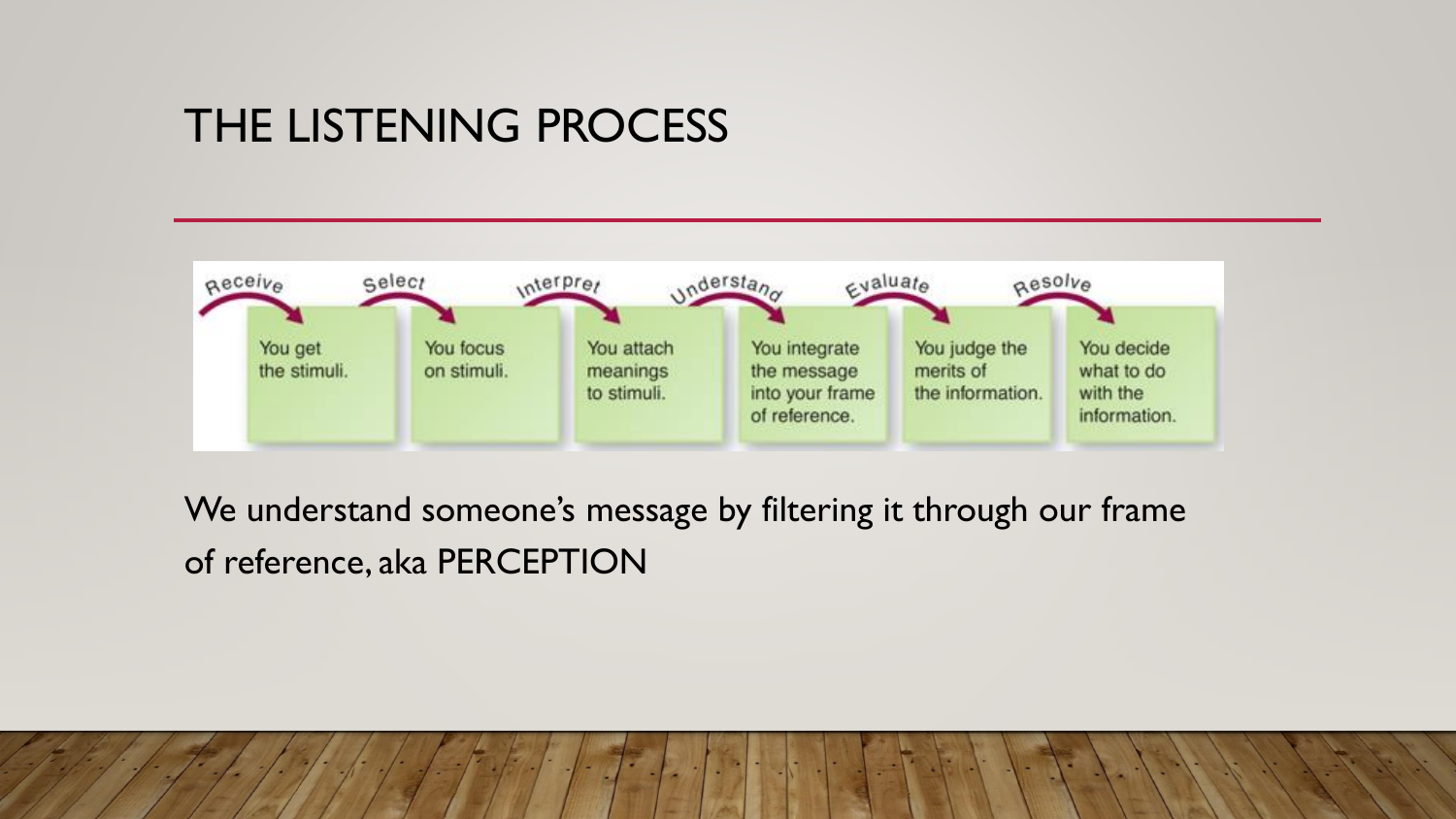### Perception & Bias

We develop a perceptual lens that filters out certain things and lets others in, depending upon certain perceptions, interpretations, preferences and, biases that we have adopted throughout our life.

Our perceptive lens enables us to see certain things and miss others, depending on the focus of our unconscious. It filters the evidence that we collect, generally supporting our already held points-of-view and disproving points of view with which we disagree.

As a result of these pre-established filters, we see things, hear things, and interpret them differently than other people might. Or we might not even see them at all!

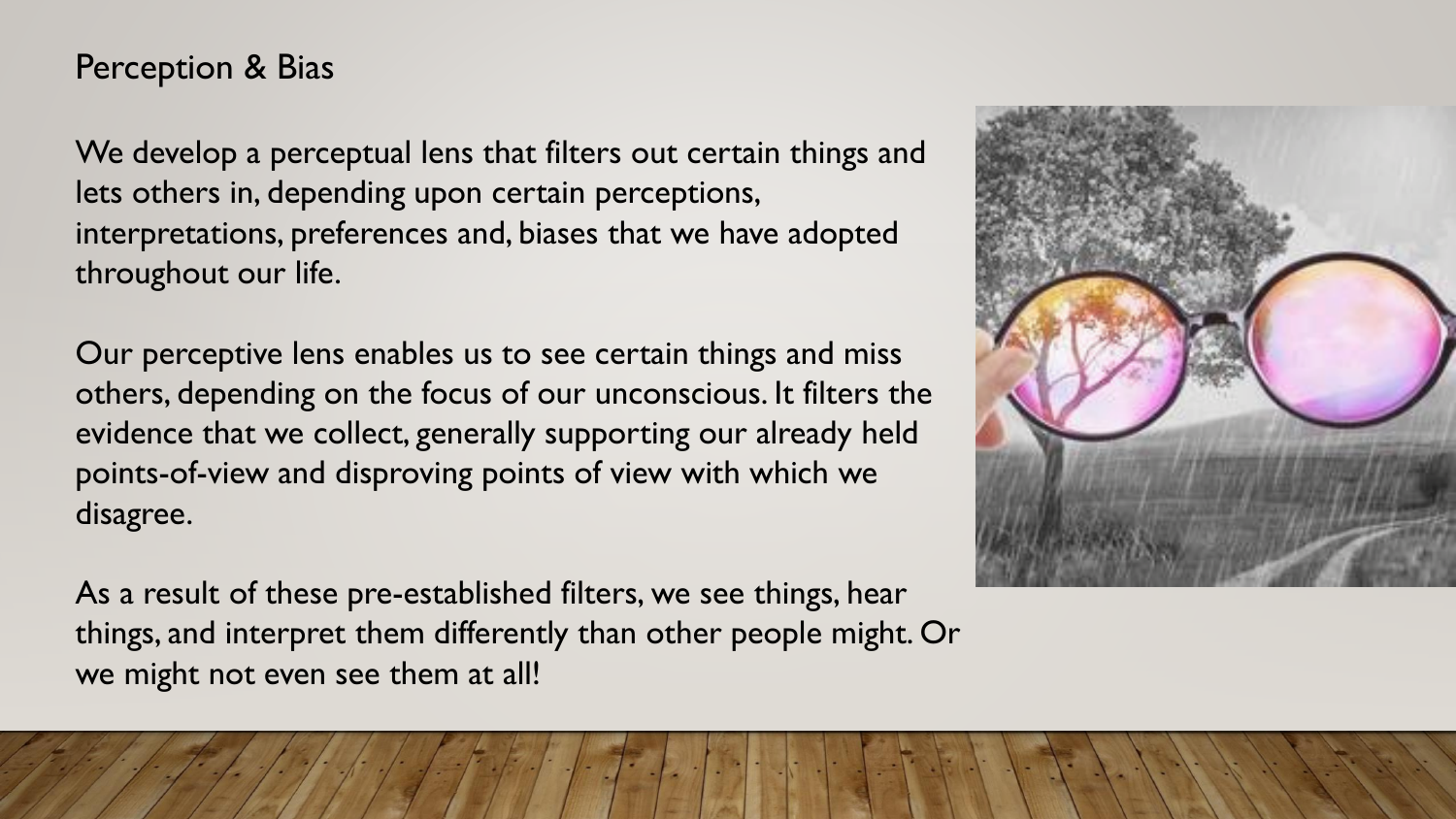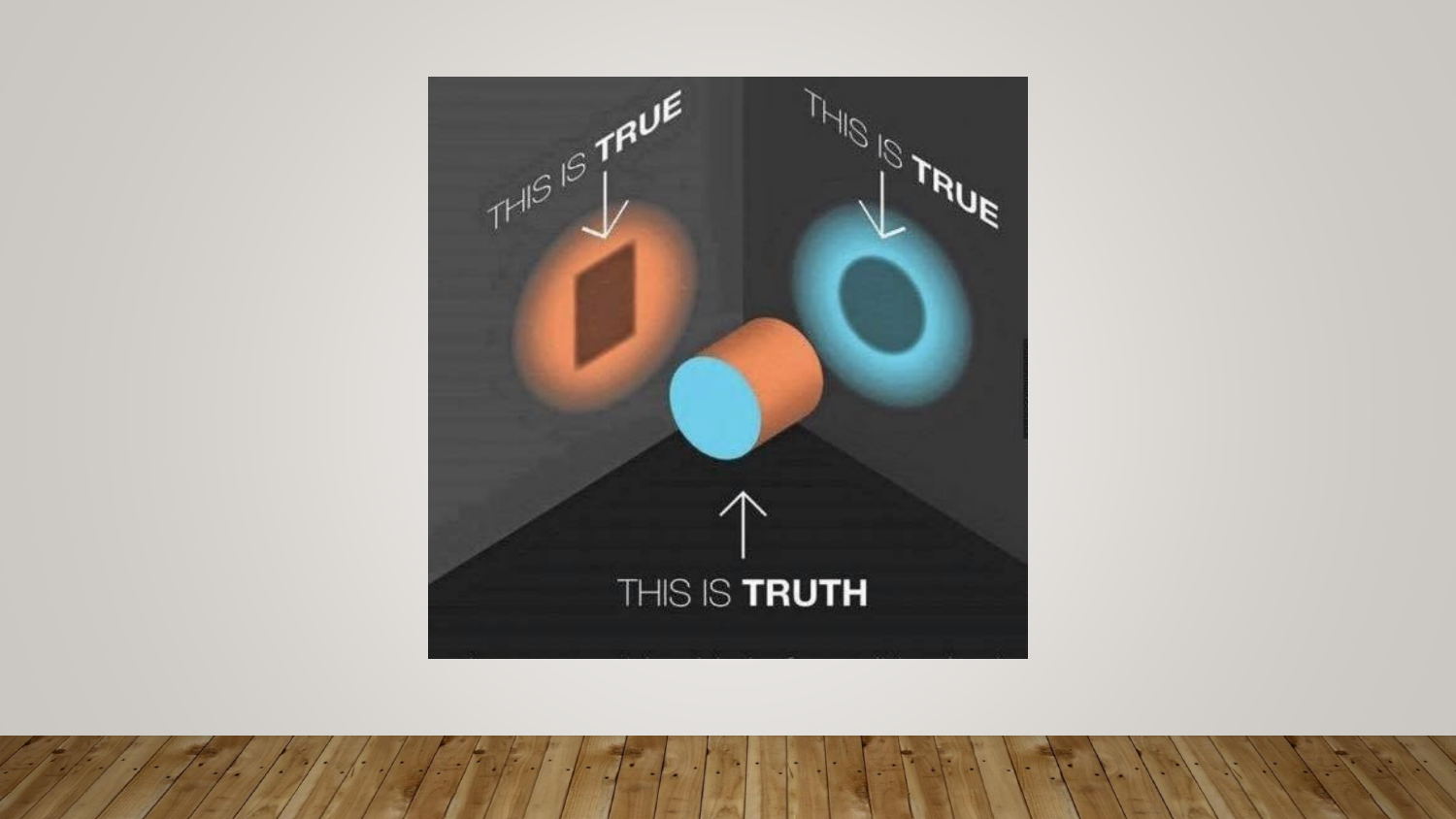

When we look at the picture, having no reason to assume that there is an illusion at play, we don't even consider that we might be seeing something different than what is obviously right in front of us. The problem is that it's not what is right in front of us at all. It's with our lens through which we're viewing it.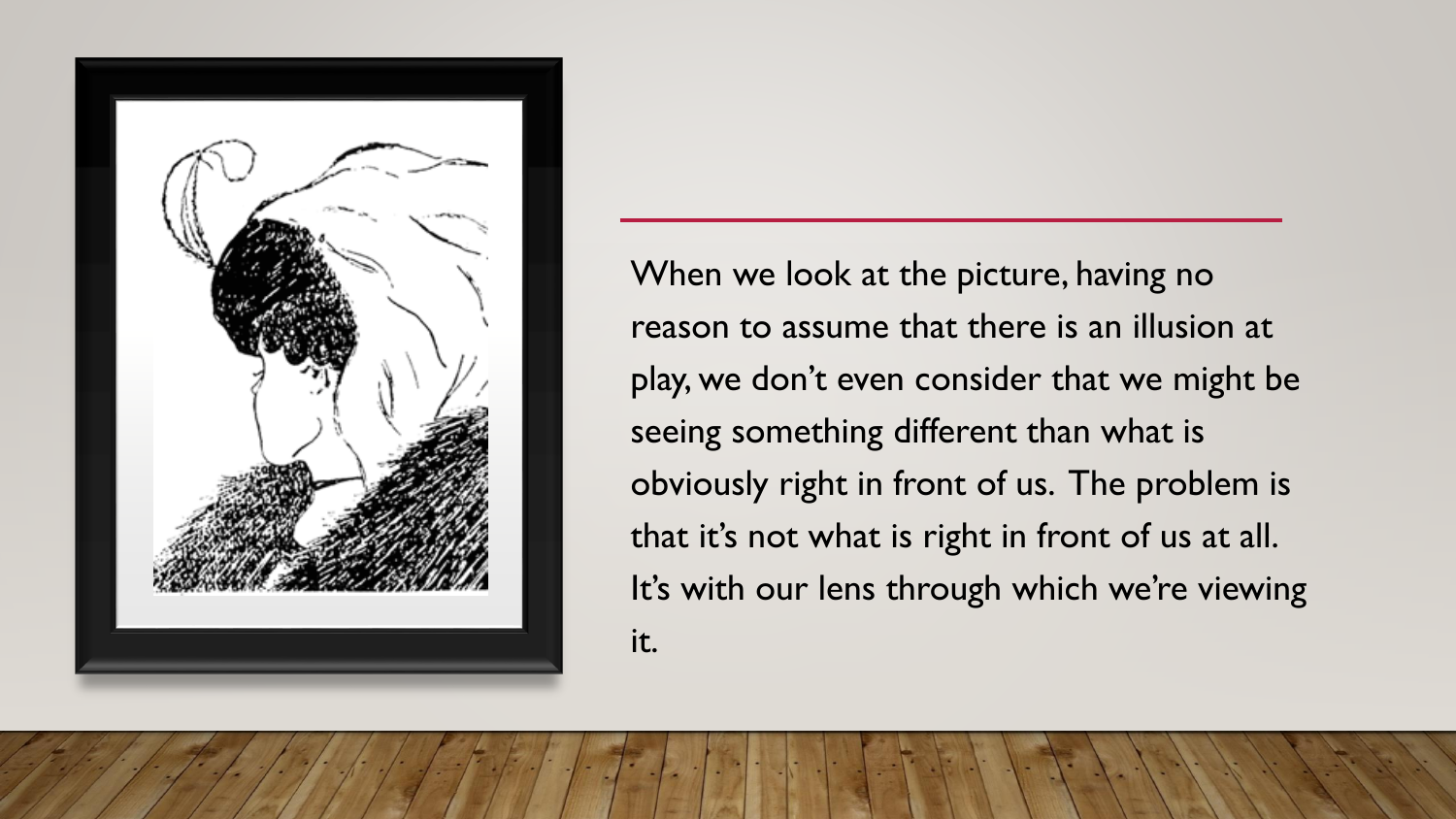Effective Communication – Accurately understanding the other person's message = being aware of our perception

- What affects our perception? (like individual culture)
- No one has the same perception.
- We should assume our perception is incorrect
- To remedy this = practice perception checking & active listening

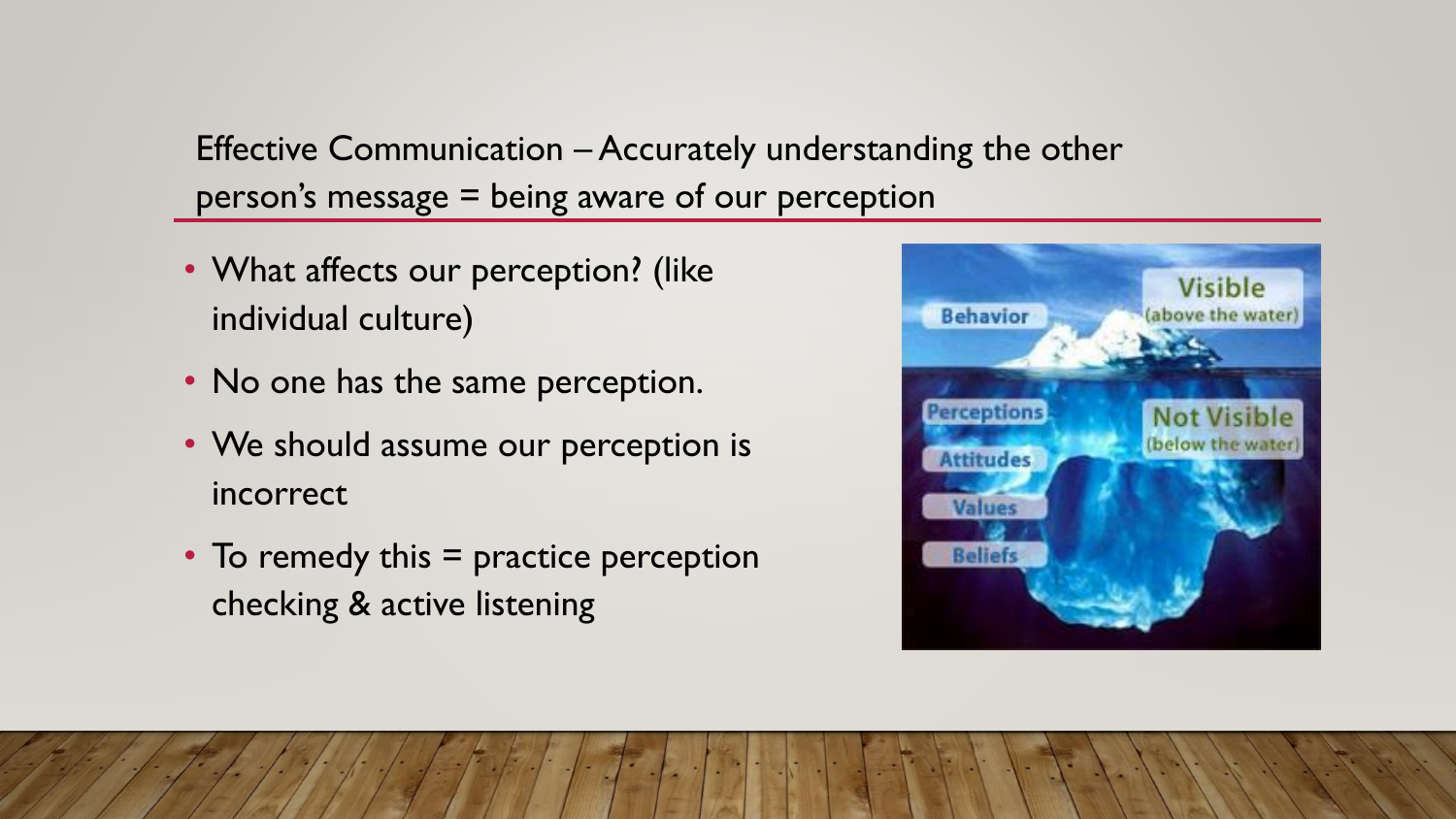# EXERCISES TO HELP DISCOVER AND REDUCE YOUR BIASES AND MANAGE CONFLICT

- Be mindful of your perceptions and judgements and know where you're getting them from.
	- What are some stereotypes you think of a Native American?
	- Where is this perception coming from? Personal experience with Native Americans, TV/Film, media?
	- Is my judgement of this person's behavior based on my own issues/challenges not related to this person/instance?
	- Am I perceiving this person's words/behavior negatively because of my bias?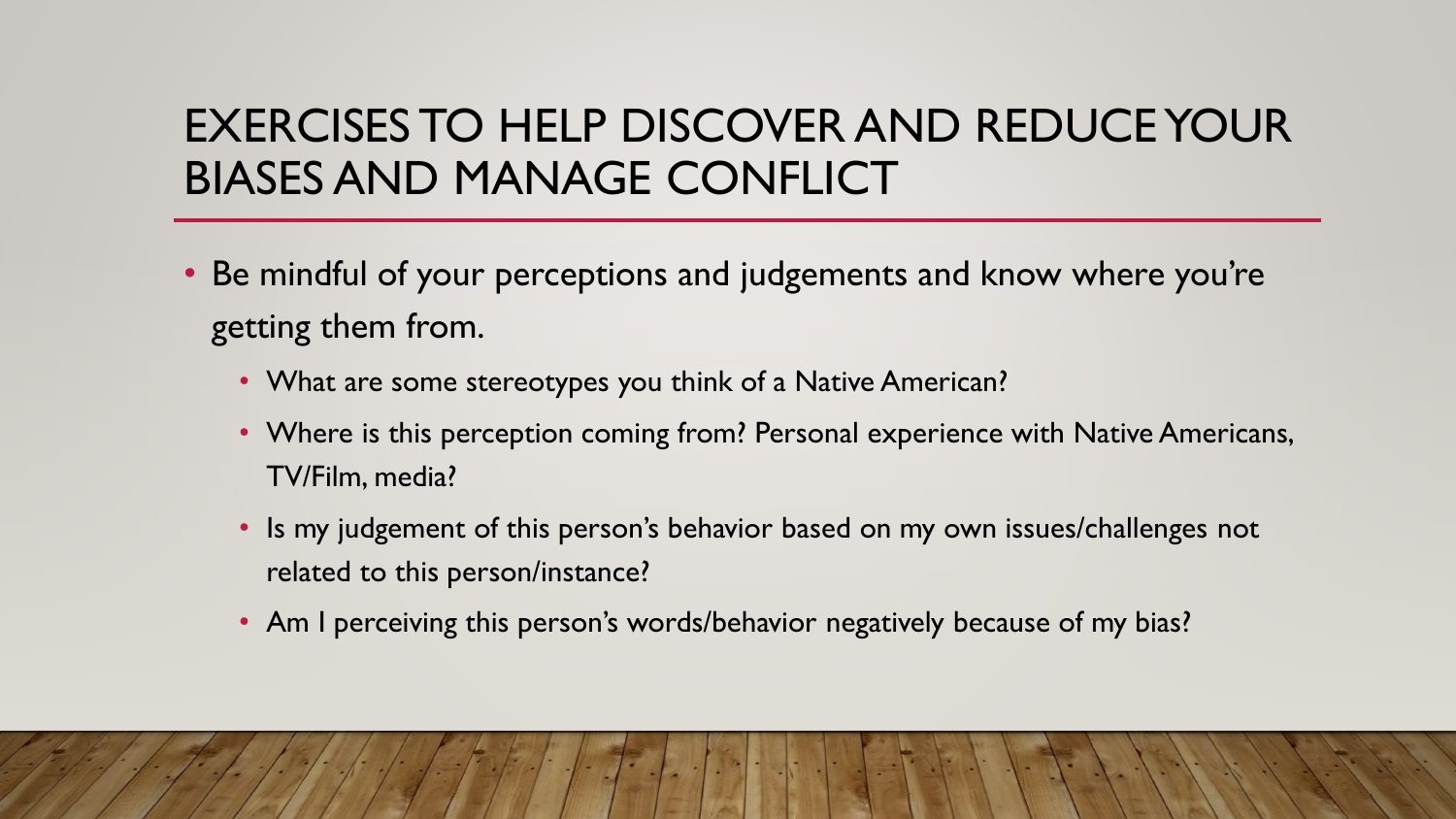# EXERCISES/TOOLS

- The Trusted 10 from earlier
	- 10 people (not including family) in your inner circle. What do they look like?
- 2 islands group activity
- Implicit Association Test (IAT), created by researchers from Harvard, Virginia and Washington Universities. This measures the strength of links you make between concepts, for example race or sexuality, and evaluation of stereotypes, such as whether those concepts are good or bad.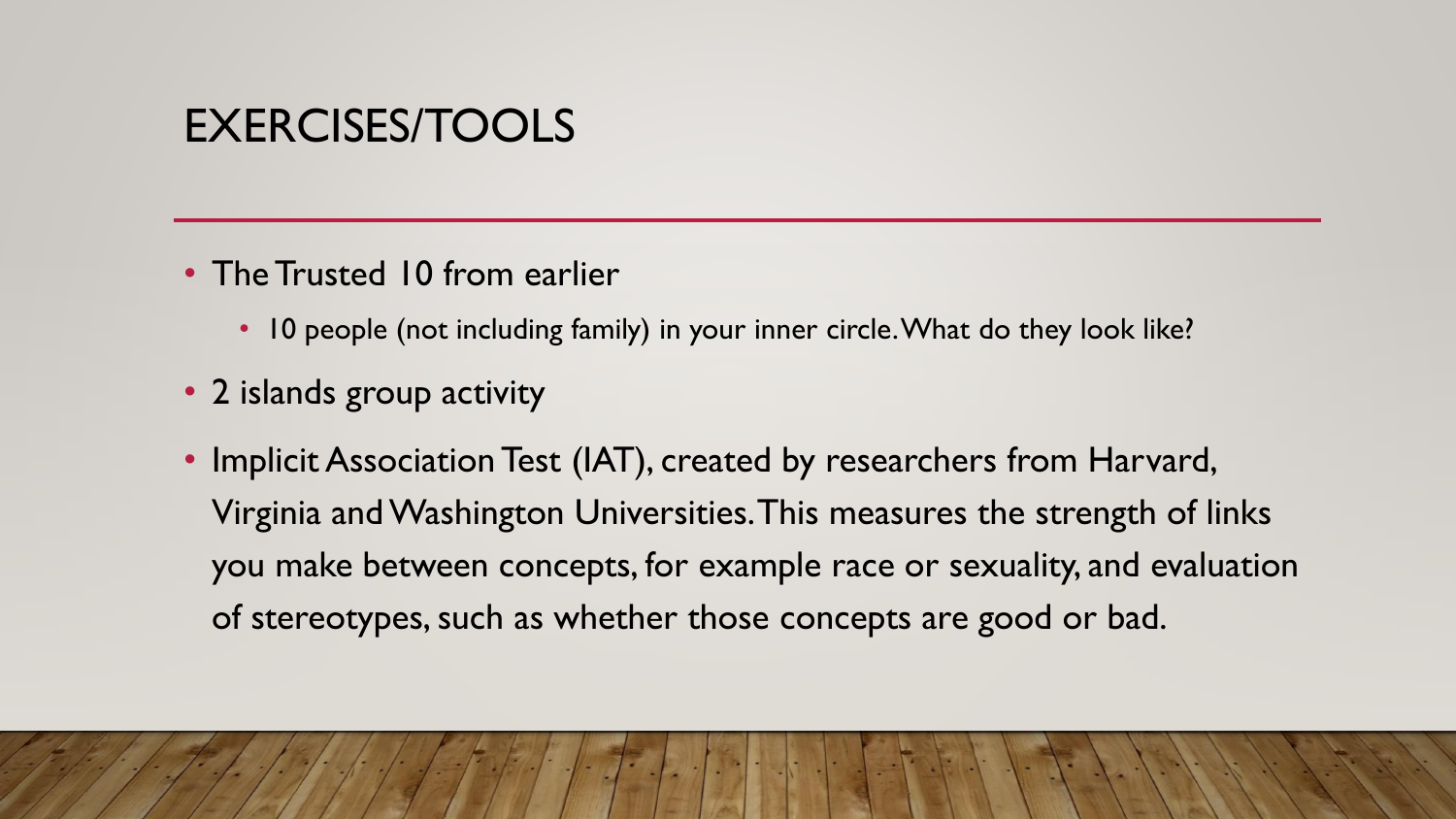### **The Story of the Two Islands**

Once upon a time, there were two islands separated by a body of water. There was a ferry that traveled between the islands once a week. On one island lived Nin, and on the other island lived Zug. One week, Nin and Zug met on the ferry and instantly fell in love. Neither of them had any other means of transportation, so they met each other every week on the ferry. One day, Zug said "This long distance relationship is just too hard. I can't handle it. It's over." Well, Nin was devastated—got off the boat, sat on the dock and cried. Along came Goo who asked what was wrong. Nin recounted the story and Goo said "No problem! I have a boat; I'll take you across to the other island. But there is one condition. You have to spend the evening with me." Nin thought about it and agreed.

The next morning Nin and Goo set off for the other island. But news traveled faster than Goo's boat and Zug had learned about Nin's decision before they arrived. Zug was waiting on the shore when the boat arrived. Zug said, "Nin, you have been unfaithful. Leave." Again, Nin was devastated—sat on the shore and cried. Along came Yak who asked what was wrong. Nin recounted the entire story; Yak became enraged, stormed off and beat Zug into a pulp.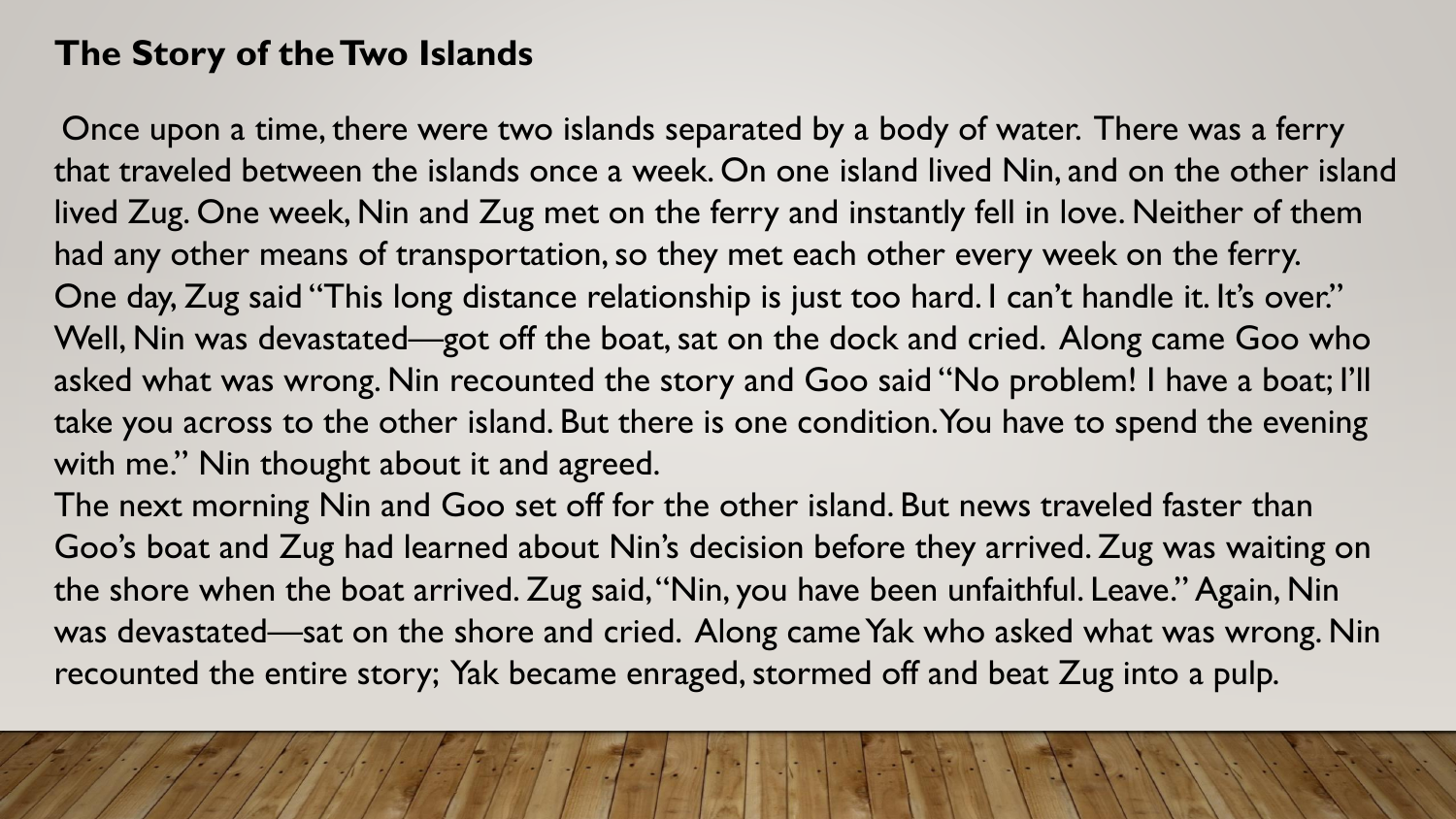# COMMUNICATION, CONFLICT MANAGEMENT & BIAS

- By using perception checking, we can recognize that our perception of the situation may not be accurate and we can do our best to understand how others are experiencing the world and avoid misinterpreting their behavior.
- Have you ever experienced a miscommunication, misunderstanding or conflict due to inaccurate perception?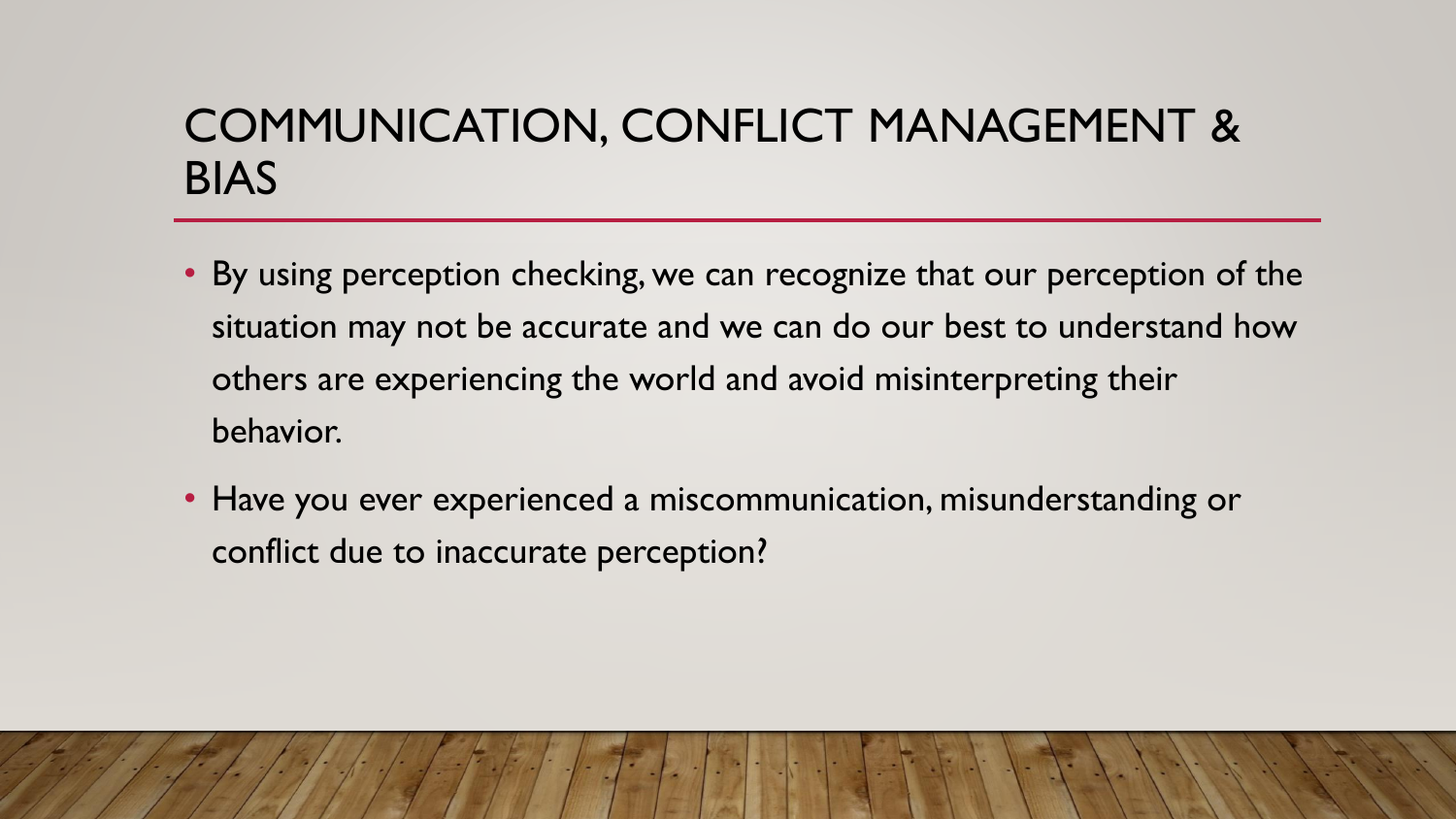# PERCEPTION CHECKING EXERCISE

- 1. Describe the behavior you have observed
- 2. Provide at least two possible interpretations of the behavior
- 3. Ask for clarification
- Make sure the way you say your thoughts are in no way accusing the person of anything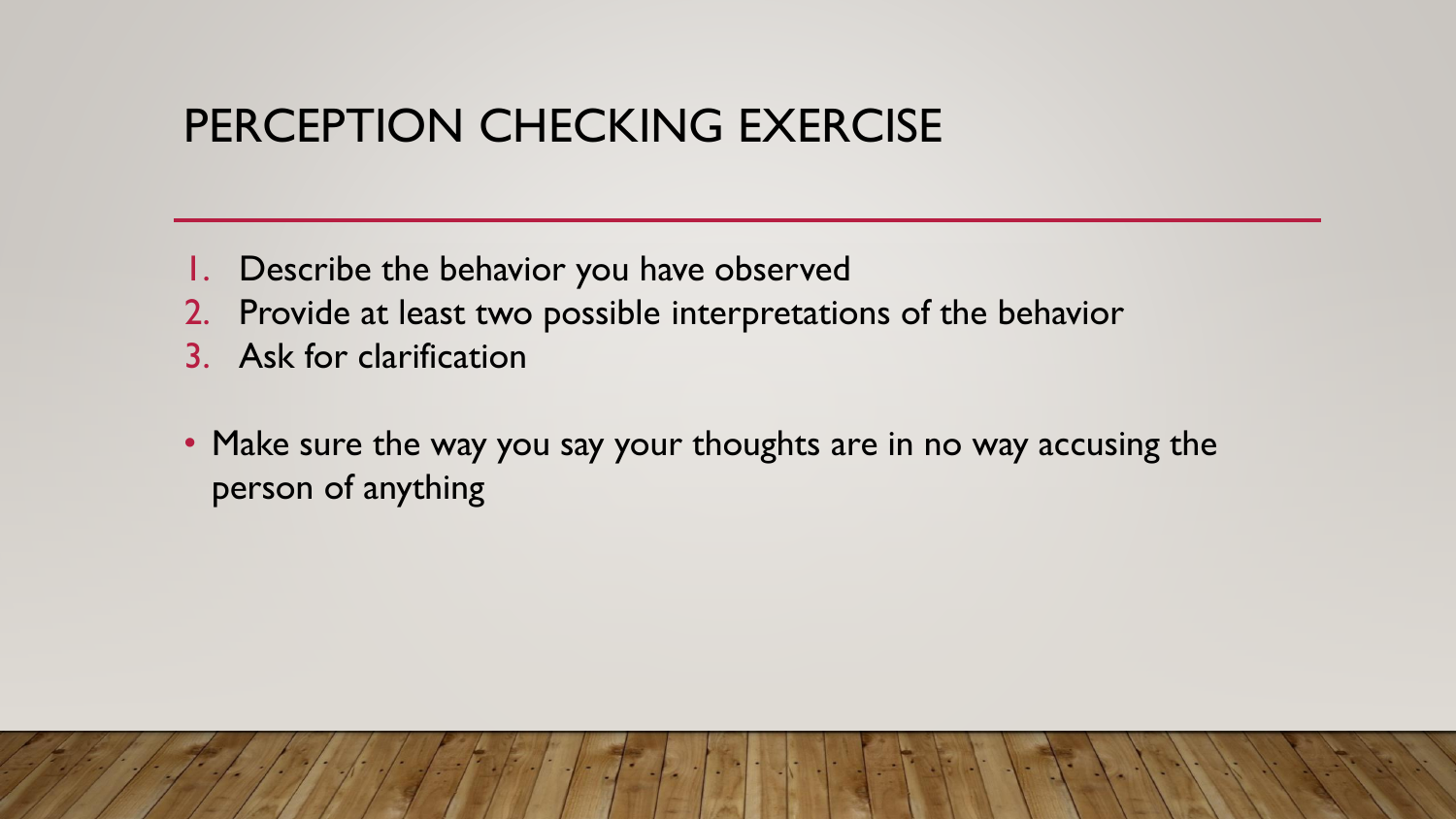# **HELPFUL TOOL**

### **Hofstede's Cultural Dimensions**



High: Acceptance of a hierarchical order in Low: People strive to equalize the distribution which everybody has a place and which needs of power and demand justification for no further justification.

inequalities of power.

#### Individualism versus Collectivism (IDV)

**Power Distance Index (PDI)** 

Individualism: As a preference for a looselyknit social framework

Collectivism: Tightly-knit framework in society.

## Femininity: Stands for a preference for

PD

**DV** 

 $\blacksquare$ 

cooperation, modesty, caring for the weak and quality of life.

#### **Uncertainty Avoidance Index (UAI)**

material rewards for success.

**Masculinity versus Femininity (MAS) Masculinity: Preference in society for** 

achievement, heroism, assertiveness and

High: Maintains rigid codes of belief and Low: Societies maintain a more relaxed attitude behavior and are intolerant of unorthodox in which practice counts more than principles. behavior and ideas.

#### Long Term Orientation versus Short Term Normative Orientation (LTO)

High: Pragmatic approach, they encourage Low: Societies prefer to maintain time-honored LTO traditions and norms while viewing societal thrift and efforts in modern education as a way to prepare for the future. change with suspicion.

#### **Indulgence versus Restraint (IND)**

Indulgence: Societies that allow relatively free gratification of basic and natural human drives related to enjoying life and having fun.

**Restraint: Societies that suppress gratification** of needs and regulates it by means of strict social norms.